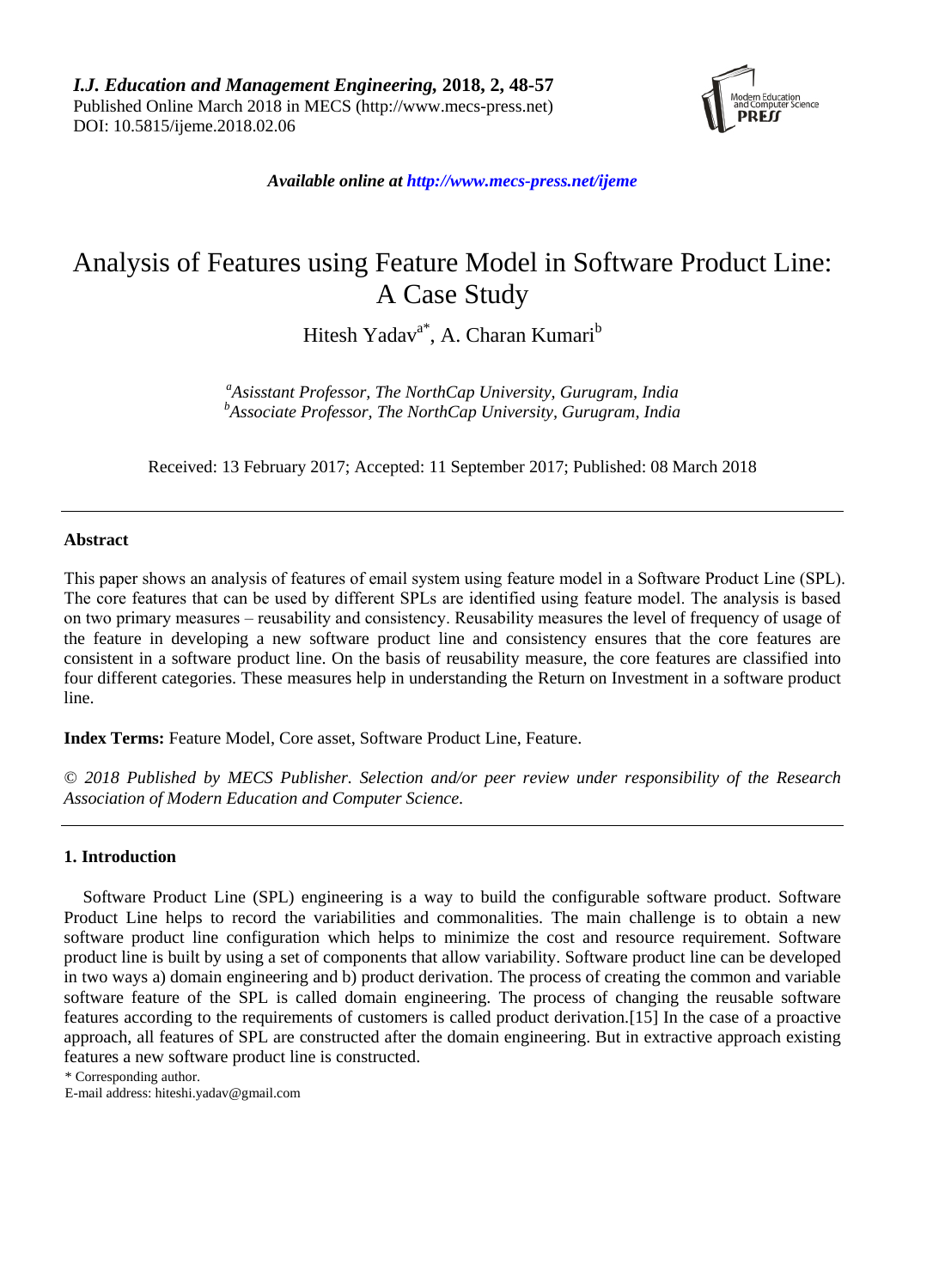SPL helps an organization to develop their products by using reusable features rather than starting from scratch. This core function of the Software Product Line decrease functionality cost of software system [15]. SPL improves the quality of product and control production cost and ensures discipline in software.

Software product line is a planned process rather than anticipated. One of the examples of SPL is ecommerce organization. Every e-commerce company has many channels for selling their product to the customer. Some of the components are common to the channels and some of them are different.

This paper has been organized as follows. Section 2 shows related work. The feature model of e-mail system and its measurement and analysis is described in sections 3 and 4 respectively. Section 5 has the conclusion.

## **2. Related Work**

Software Product Line is prominent concept since the eighties and now it has gained the attention of the researchers and developers. Since the market is evolutionary, so it is required to replace software product once they prevent the goals of the organization. Some of the researchers have focused on existing approaches, methods and tools for product lines. Some have proposed their method for effective product lines, which can accommodate changes.

Software product line is defined in [13][17] as a software-intensive system. Author has explained a framework for product line practice. A framework helps to identify concepts underlying SPL and necessary activities before creating a product line. The development of software product line involves a development of core assets and development of products by using reusable core assets. Using existing products can develop new products. This provides immense benefits to the organization.

In [20] author introduced Aspect-Oriented Programming (AOP), which improved assembling process in SPL. Author find existing method is not effective and for the implementation of software product line needs high cost. The author used commonalities and variability are in the assembly process and used AOP concept to analyze requirements and design.

A systematic method is introduced by [11] which is called variation point model. It is used for developing components for reusability in many applications. The paper described SPL as a reusability approach and various different methods to model variability i.e. using information hiding, parameterization, inheritance, and variations points. Software Product Line Integrated technology (SPLIT), PulsE, KobrA [18], and Wheels [19] helps in building product lines.

A product line evolution method is proposed in [2] based on kaizen approach, which is used in Japanese industry. This approach defines some work standard that continues improve processes in a product line. The author defined various types of matrices in which core assets can be measured and on the basis of that author further classified core assets. Several measurement definitions are defined in [1] in which it defines the metric index and analyzed the relationship of core asset. Author has given three measurement index i.e. consistency, reusability, and coverage in which it analyzes the relationship with the management of core asset.

In [3] author described various matrices to measure core assets, which helped in correlating the evolution of core asset library. Author defined three measures namely reusability, coverage and consistency. On the basis of evolvement coefficient author classified core assets library levels into a form of optimized and stabilized form.

In [21] Author took a case study for evaluation of complexity, modularity, and stability of core asset. The author presented a decision model and performed a quantitative study for implementing services as software product line core asset.

A framework called Wheels is presented [19] for software product line development. Wheels framework is a component of Software Product Line Integrated technology (SPLIT) method. The author tried to investigate SPLIT under which Wheels method works. Wheels is a tailorable process which offers the ability to adapt to different situations.

A survey based on search-based software engineering (SBSE) for software product lines was done by M. Harman in the paper [4]. Software product line is a group of related product, they share few common feature but differ in some specific feature. These differences in the features help product line to find variability in the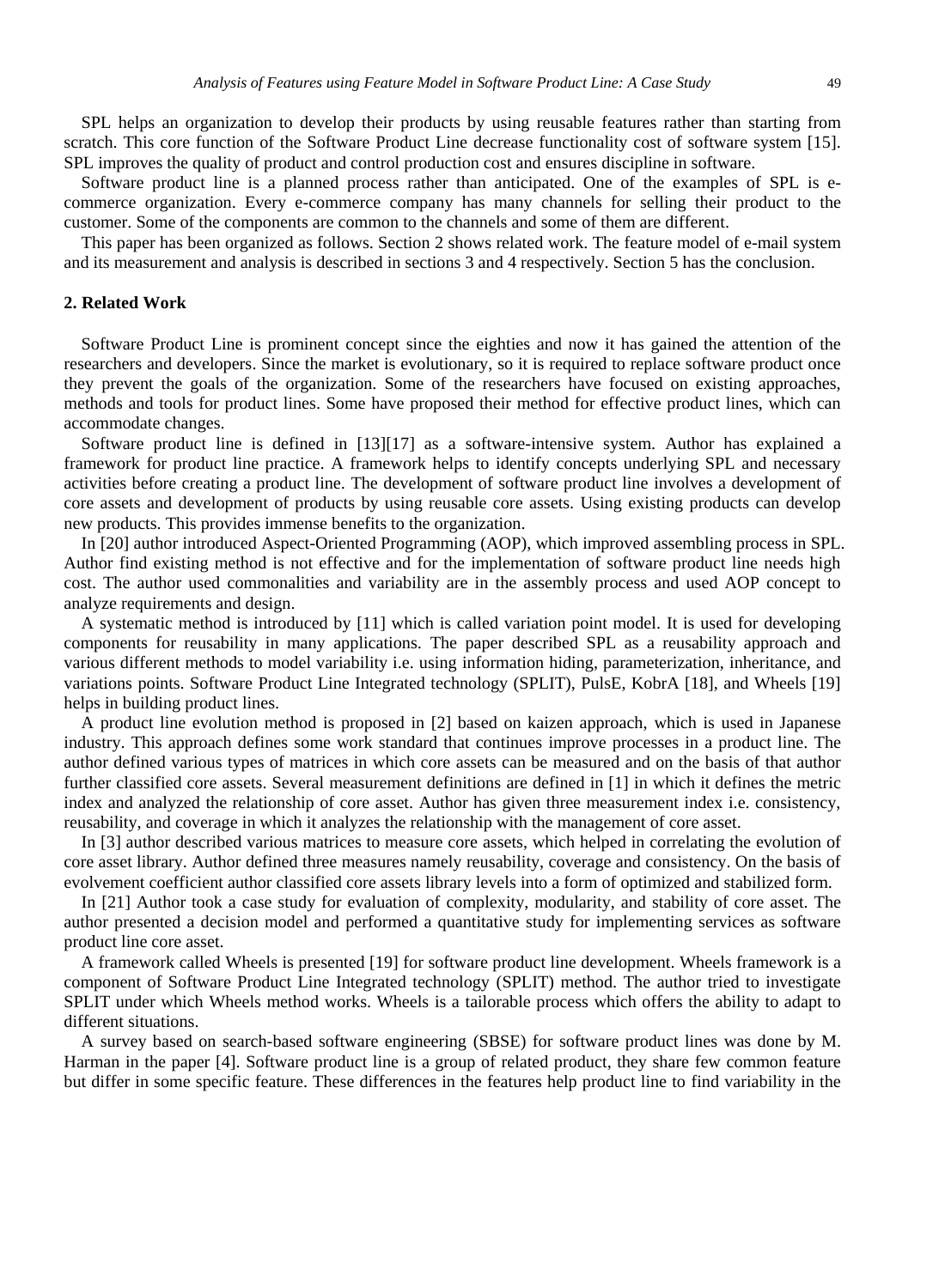system.

In [22] [23], Author identified various dimensions and extended notations of business process modeling notations for handling variability. By using a set of operations, a process model can be individualized according to the organization requirements.

Xinyu *et al.* 2011 define the design and realization of core asset and presents system architecture of core asset library [6]. Mikyeong *et al.*, 2009 focus on reuse to build high quality and cost effective system. [7] [9]

## **3. Feature model of E-mail System**

Feature models are important to understanding the variability of software systems. This model tells that which features can be used with other to form a product and which ones cannot. So, feature model is used to combine features for software product line. This model looks like a tree structure. Every product obtained from feature model represents a unique set of features. Fig. 1 shows the feature model of the e-mail system. Each feature has one parent except root node and has set of children. The symbols used to represent different relationships in a feature model are shown in Table 1.

Table 1. Relationship Symbols in Feature Model



Feature model has four types of relationship - First is a Mandatory relationship in which a feature is selected when parent feature is selected. For example, *Utility* and Message *Compose*. Second is an Optional relationship in which a feature may or may not be selected if the parent feature is selected. For example, a feature *Drive*. The third is an Exclusive relationship in which exactly one feature is selected among others whenever parent feature is selected. For example *Docs*, *Sheets* and *Slide*. Fourth is an inclusive relationship in which at least one feature must be selected if parent feature is selected. For example, *Voice Talk, Chat* and *Video Talk* [5]. A feature model is designed using AND-OR graph.

# *i. Software Product Line of E-mail System*

A Product matrix displays a list of features or core asset for the email system product line. A Product matrix as represented in Fig. 2 is a two- dimensional matrix that shows the relationship between the features and members of a product line. These features can be shared by different systems in the product line. Tick mark represents features accommodated by different product line. In the first column of the table, we write all the features and others columns represent different product lines. From the product matrix, different product lines can be derived. For example, product line A represents communication between two users in three different modes – voice talk, chat and video.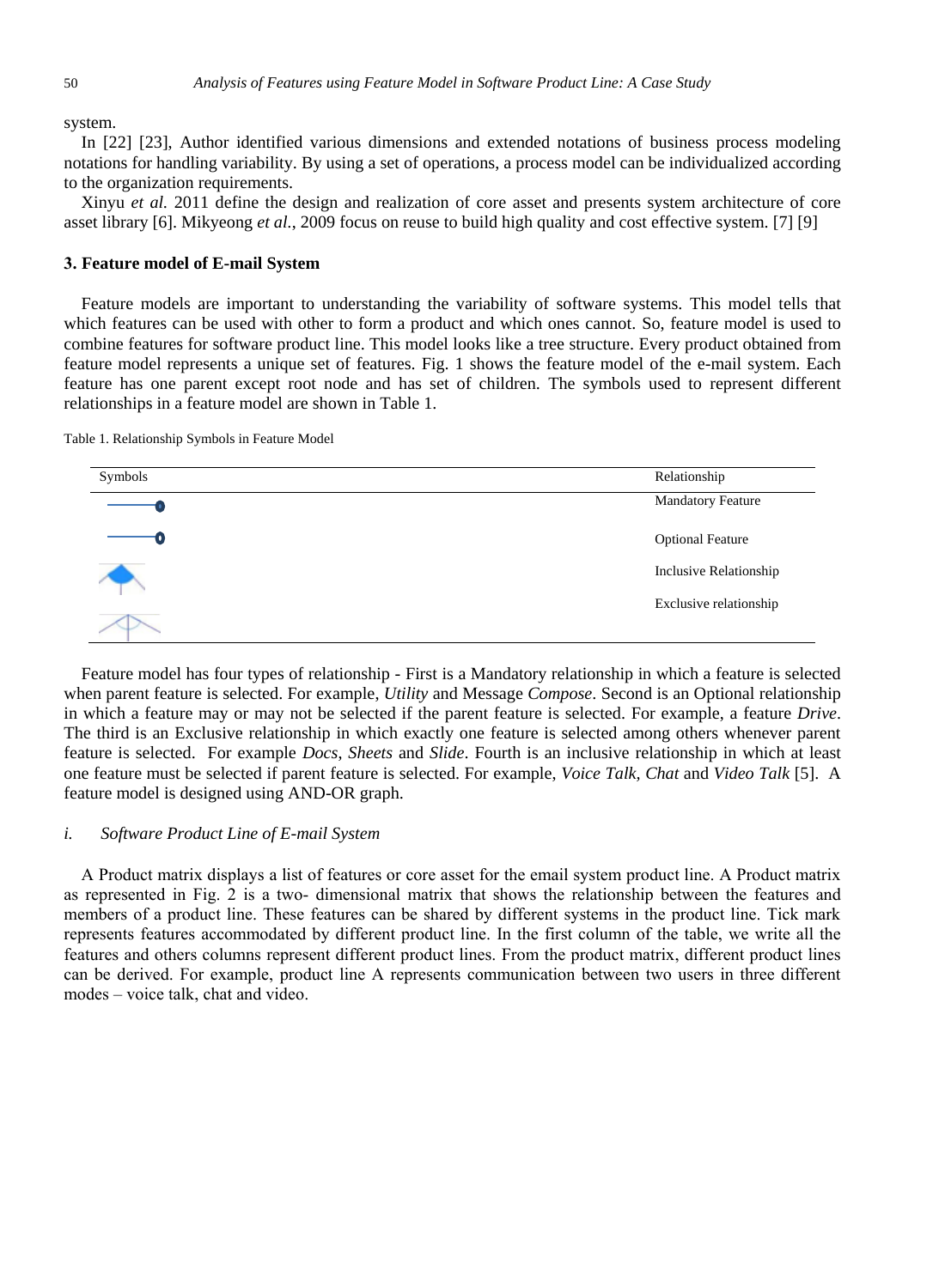

Fig.1. A Simplified Feature Model of E-mail System Product Line

#### **4. Feature Measurement & Analysis**

Reusability and consistency are two important measures to understand the nature of core features and to estimate the return on investment for an organization. Jianjie *et al.*, 2011 proposed the measurements for the reusability and consistency of the features.

#### *i. Reusability*

Reusability [1] plays a big role in the measurement of a core feature. It measures the level of frequency of usage of a feature in developing a new product line. In general, a reusable matrix will change dynamically due to the development of different product lines from time to time. And also, sometimes, it can be a sparse matrix too.

Let the reusable product matrix  $U = (u_{ij})_{n \times m}$ ; with 'n' features and 'm' product lines.  $u_{ij} = 1$ , if the feature  $r_i$  is used in the product line  $P_j$ , and 0 otherwise.

**Measurement 1 (frequency of usage of a feature)**: The frequency of usage of a specific feature can be calculated using the formula [1]

$$
u_i = \sum_{j=1}^m u_{ij} \tag{1}
$$

For the above case study the reusability of different features is shown in Table 2. In first row of table 2, frequency of usage of email is 11 and also it is evident from the Fig. 2, that the email feature is being used in every product line. It is clearly seen that *utilities* feature is using in four product lines so the frequency of usage is 4.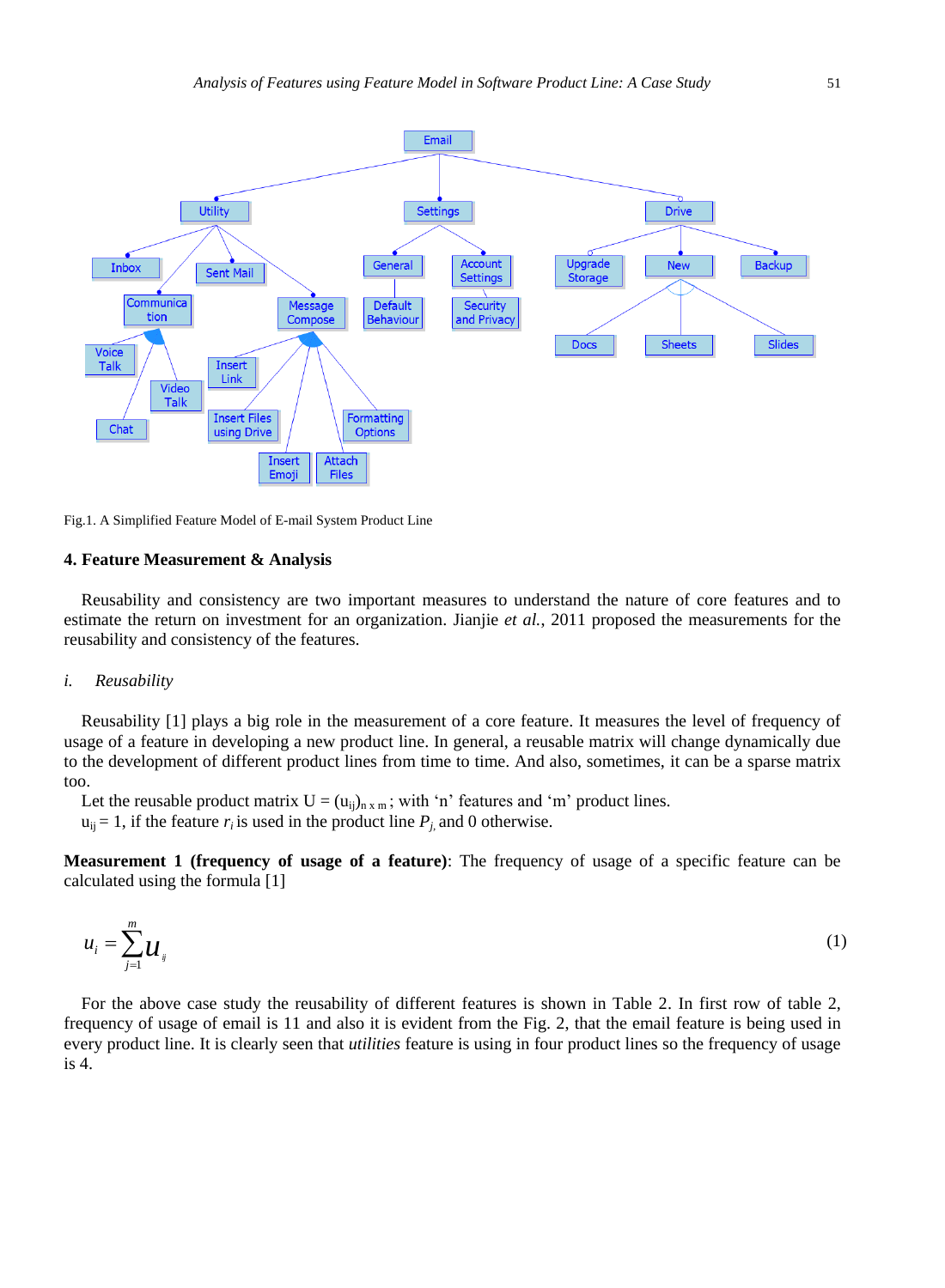| Features                       | P<br>$\mathbf{0}$ | ${\bf P}$<br>$\mathbf{1}$ | P<br>$\overline{\mathbf{c}}$ | P<br>3       | P<br>$\overline{4}$ | P<br>5 | P<br>6 | P<br>$\boldsymbol{7}$ | P<br>8       | ${\bf P}$<br>9 | P<br>10      |
|--------------------------------|-------------------|---------------------------|------------------------------|--------------|---------------------|--------|--------|-----------------------|--------------|----------------|--------------|
| Email                          | ✓                 | $\checkmark$              | $\checkmark$                 | $\checkmark$ | $\checkmark$        | ✓      | ✓      | $\checkmark$          | $\checkmark$ | ✓              | $\checkmark$ |
| <b>Utilities</b>               | $\checkmark$      | $\checkmark$              | $\checkmark$                 |              |                     |        |        |                       |              |                | $\checkmark$ |
| Communi<br>cation              | ✓                 | ✓                         | ✓                            |              |                     |        |        |                       |              |                |              |
| Voice                          | $\checkmark$      |                           |                              |              |                     |        |        |                       |              |                | ✓            |
| Chat                           |                   | $\checkmark$              | ✓                            |              |                     |        |        |                       |              |                |              |
| Video<br>Talk                  |                   |                           | ✓                            |              |                     |        |        |                       |              |                |              |
| Message<br>Compose             |                   |                           |                              | ✓            | $\checkmark$        |        |        |                       |              |                | ✓            |
| Insert files<br>using<br>drive |                   |                           |                              | ✓            |                     |        |        |                       |              |                |              |
| Insert<br>emoji                |                   | ✓                         |                              |              | ✓                   |        |        |                       |              |                |              |
| Attach<br>files                |                   |                           |                              |              | ✓                   |        |        |                       |              |                |              |
| Formattin<br>g Options         |                   |                           |                              |              | ✓                   |        |        |                       |              |                |              |
| General                        |                   |                           |                              |              |                     | ✓      |        |                       |              |                |              |
| Default<br>Behavior            |                   |                           |                              |              |                     | ✓      |        |                       |              |                |              |
| Account<br>Setting             |                   |                           |                              |              |                     |        | ✓      |                       |              |                |              |
| Security<br>and<br>privacy     |                   |                           |                              |              |                     |        | ✓      |                       |              |                |              |
| Drive                          |                   |                           |                              |              |                     |        |        | ✓                     | ✓            |                |              |
| <b>New</b>                     |                   |                           |                              |              |                     |        |        | ✓                     | ✓            |                |              |
| Docs                           |                   |                           |                              |              |                     |        |        | ✓                     |              |                |              |
| Sheets                         |                   |                           |                              |              |                     |        |        |                       | ✓            |                |              |
| Slides                         |                   |                           |                              |              |                     |        |        |                       | ✓            |                |              |
| Backup                         |                   |                           |                              |              |                     |        |        |                       |              | ✓              |              |
| Upgrade<br>Storage             |                   |                           |                              |              |                     |        |        |                       |              | ✓              |              |



Fig.2. Different Product Lines Derived from the Product Matrix.

**Measurement 2 (reusability of a feature)**: The reusability of a specific feature [1] is computed as specified in equation 2.

$$
R_i = \frac{\sum_{j=1}^m u_{ij}}{m} \tag{2}
$$

In other words, reusability can be calculated by dividing the frequency of usage of a feature with the total number of product lines. The calculated values for the e-mail case study are shown in Table 3. In addition, we can also compute the maximum and minimum reusable feature as below.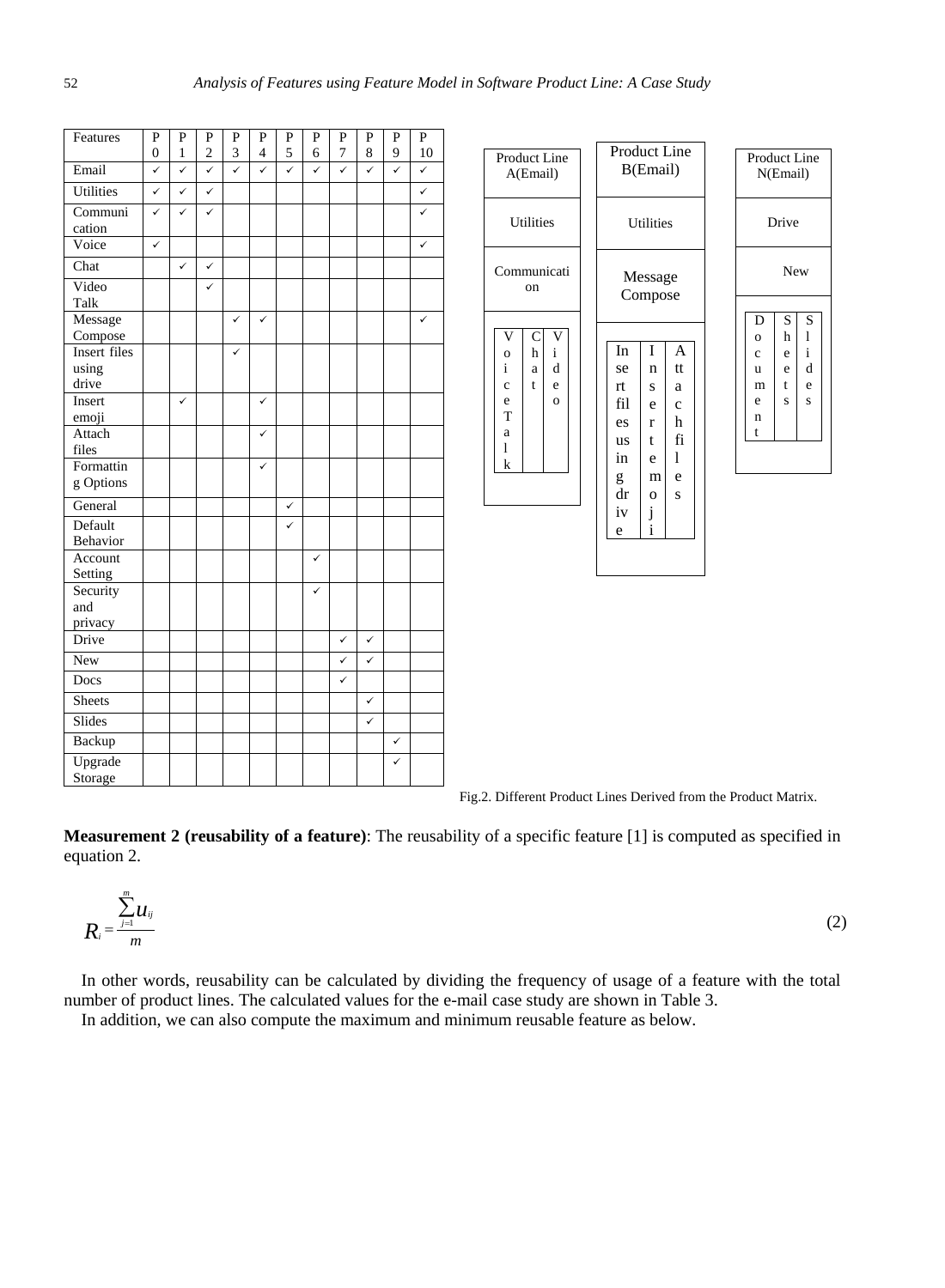Table 2. Frequency of usage of features in Email System.

| Feature                 | Frequency of usage |
|-------------------------|--------------------|
| Email                   | 11                 |
| Utilities               | $\overline{4}$     |
| Communication           | 4                  |
| Voice Talk              | $\overline{c}$     |
| Chat                    | $\overline{c}$     |
| Video                   | $\mathbf{1}$       |
| Message Compose         | 3                  |
| Insert file using drive | $\mathbf{1}$       |
| Insert emoji            | $\overline{c}$     |
| Attach files            | $\mathbf{1}$       |
| Formatting options      | 1                  |
| General setting         | 1                  |
| Default behavior        | $\mathbf{1}$       |
| Account setting         | $\mathbf{1}$       |
| Security and privacy    | $\mathbf{1}$       |
| Drive                   | $\overline{2}$     |
| New                     | $\overline{c}$     |
| Docs                    | $\mathbf{1}$       |
| <b>Sheets</b>           | $\mathbf{1}$       |
| Slides                  | 1                  |
| Backup                  | $\mathbf{1}$       |
| Upgrade storage         | 1                  |

**Measurement 3:** The maximum reusable feature [1] is  $R_k$  = max  $(R_1, R_2, R_3$ ............ $R_{22})$ . Feature ID  $R_1$  has maximum value of 11 among others. So it is obvious from table 3 that  $R_1$  has maximum reusability.

**Measurement 4:** Minimum reusable feature [1],  $R_k = min (R_1, R_2, R_3, \ldots, R_{22})$  It is evident from table 3 that  $R_6$ ,  $R_8$ ,  $R_{10}$ ,  $R_{11}$ ,  $R_{12}$ ,  $R_{13}$ ,  $R_{14}$ ,  $R_{15}$ ,  $R_{18}$ ,  $R_{19}$ ,  $R_{20}$ ,  $R_{21}$ ,  $R_{22}$  = 1/11

Based on the reusability measure the features are divided into four categories - Type 1, Type 2, Type 3 and Type 4 core features as represented in Table 4. This classification helps in understanding the most reusable feature and the least reused ones. According to the table 4, Type 1 has a single feature of feature ID  $R_1$  (feature: *email*). Features like *utilities, communication, compose message* lies in Type 2. *Voice, Chat, Video, Insert file using drive, Features like Insert emoji, Attach files, Formatting options, General setting, Default behaviour, Account setting, Security and privacy, Drive, New, Docs, Sheets, Slides, Backup, Upgrade storage* lies in Type 3. No feature lies in Type 4.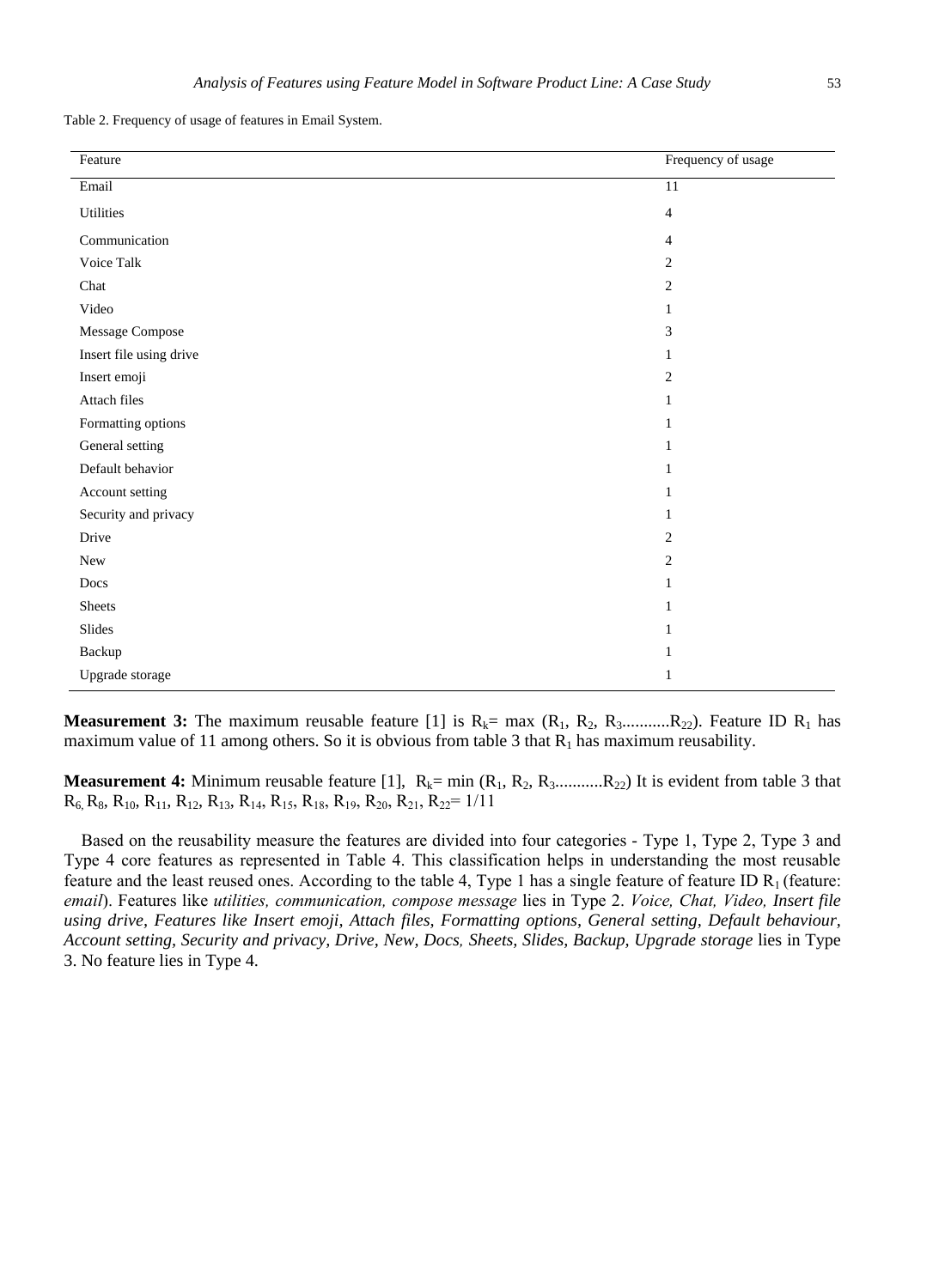| <b>Feature Name</b>     | Feature ID   | Reusability  |
|-------------------------|--------------|--------------|
| Email                   | $R_1$        | $\mathbf{1}$ |
| <b>Utilities</b>        | $R_2$        | 0.36         |
| Communication           | $R_3$        | 0.36         |
| Voice                   | $R_4$        | 0.18         |
| Chat                    | $R_5$        | 0.18         |
| Video Talk              | $R_6$        | 0.05         |
| Message Compose         | $R_7$        | 0.27         |
| Insert file using drive | $R_8$        | 0.05         |
| Insert emoji            | $R_9$        | 0.18         |
| Attach files            | $R_{10}$     | 0.05         |
| Formatting options      | $R_{11}$     | 0.05         |
| General setting         | $R_{12}$     | 0.05         |
| Default behavior        | $R_{13}$     | 0.05         |
| Account setting         | $R_{14}$     | 0.05         |
| Security and privacy    | $R_{15}$     | $0.05\,$     |
| Drive                   | $R_{16}$     | 0.18         |
| New                     | $R_{17}$     | 0.18         |
| Docs                    | $R_{18}$     | $0.05\,$     |
| <b>Sheets</b>           | $R_{19}$     | 0.05         |
| Slides                  | $R_{20}$     | 0.05         |
| Backup                  | $R_{21}$     | 0.05         |
| Upgrade storage         | $\rm R_{22}$ | 0.05         |

Table 3. Reusability of features in Email System.

# *ii. Consistency*

Consistency is a qualitative measure that indicates how consistent a core feature is in a product line. Therefore core features do not contradict each other. Consistency ensures that the core features are consistent in a product line. [1]

**Measurement 5 (of any two core features):** The consistency of two core features can be computed as shown in equation 3 [1].

$$
Consistency(r_i, r_j) = \frac{\sum_{k=1}^{m} u_{ik} \quad u_{jk}}{m}
$$
\n(3)

**Measurement 6** (**of k number of core features)**: the consistency of a set of core features can be computed as shown in equation 4.

$$
Consistency(\boldsymbol{r}_{\ell},\boldsymbol{r}_{\ell},\ldots,\boldsymbol{r}_{k})=\frac{\sum_{k=1}^{m}u_{ik}u_{jk} \cdots u_{nk}}{m}
$$
\n(4)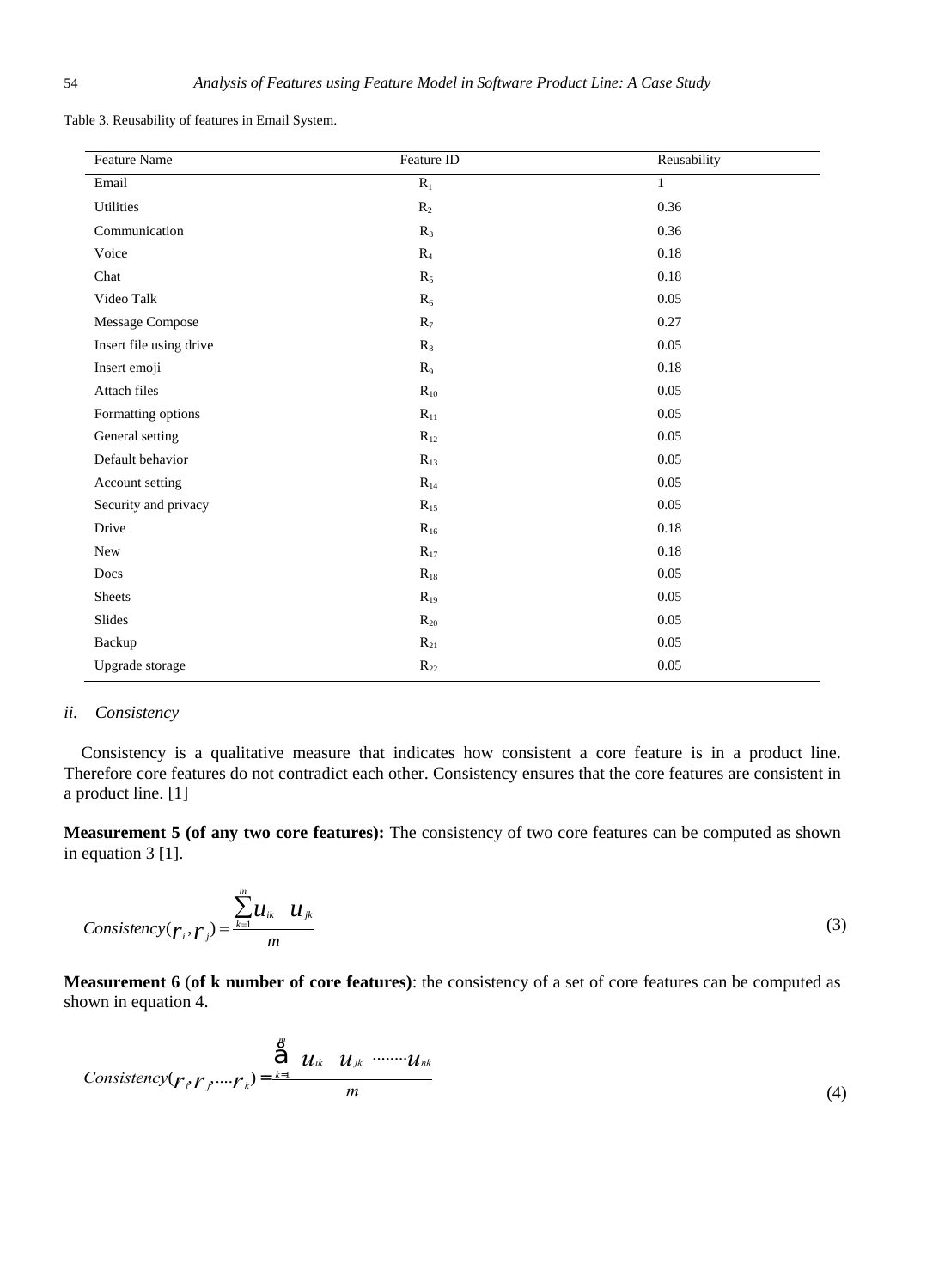For example, the consistency of some of the pairs of features is listed in Table 5. Which are evaluated as follows:

By using the formula 4, the consistency of *Email, Utilities* is 0.36. In a similar way, the consistency of *communication and voice talk* features is 0.18 and the consistency of *slides, backup* is 0.

Table 4. Classification of Features

| Type   | Range                 | Feature                                                                                                                            |
|--------|-----------------------|------------------------------------------------------------------------------------------------------------------------------------|
| Type 1 | $R \ge 0.5$           | $R_1$                                                                                                                              |
| Type 2 | $0.2 \leq R \leq 0.5$ | $R_2, R_3, R_7$                                                                                                                    |
| Type 3 | $0.05 \le R < 0.2$    | $R_4$ , $R_5$ , $R_6$ , $R_8$ , $R_9$ , $R_{10}$ , $R_{11}$ ,<br>$R_{12}$ , $R_{13}$ , $R_{14}$ , $R_{15}$ , $R_{16}$ , $R_{17}$ , |
| Type 4 | R < 0.05              | $R_{18}$ , $R_{19}$ , $R_{20}$ , $R_{21}$ , $R_{22}$<br>No feature                                                                 |

### **5. Conclusion**

This paper presented the analysis of features using a feature model in an e-mail software product line. The motive is to analyze the core features in a SPL in terms of the two vital attributes – reusability and consistency. This helps in understanding the most reusable and consistent core features and consequently assists in deriving new software product lines. In the e-mail system, it has been found that some core features are highly reused and some to a lesser extent. This understanding helps organizations in developing new SPLs with a higher return on investments.

Table 5. Consistency of Features

| Features                             | Consistency      |
|--------------------------------------|------------------|
| Email, Utilities                     | 0.36             |
| Communication, Voice Talk            | 0.18             |
| Slides, Backup                       | $\boldsymbol{0}$ |
| Backup, upgrade                      | 0.09             |
| Docs, Sheet                          | $\boldsymbol{0}$ |
| New, Docs                            | 0.09             |
| Drive, New                           | 0.18             |
| Insert file using drive, emoji       | $\mathbf{0}$     |
| Emoji, attach file                   | 0.09             |
| Attach file, Formatting options      | 0.09             |
| Email, Utilities, Communication      | 0.36             |
| Utilities, Communication, Voice Talk | 0.18             |
|                                      |                  |

## **References**

[1] Jianjie Ding, Kegang Hao and Hong Hou. The research on measurement and management of core asset library, 2011, 2nd International Conference on Artificial Intelligence, Management Science and Electronic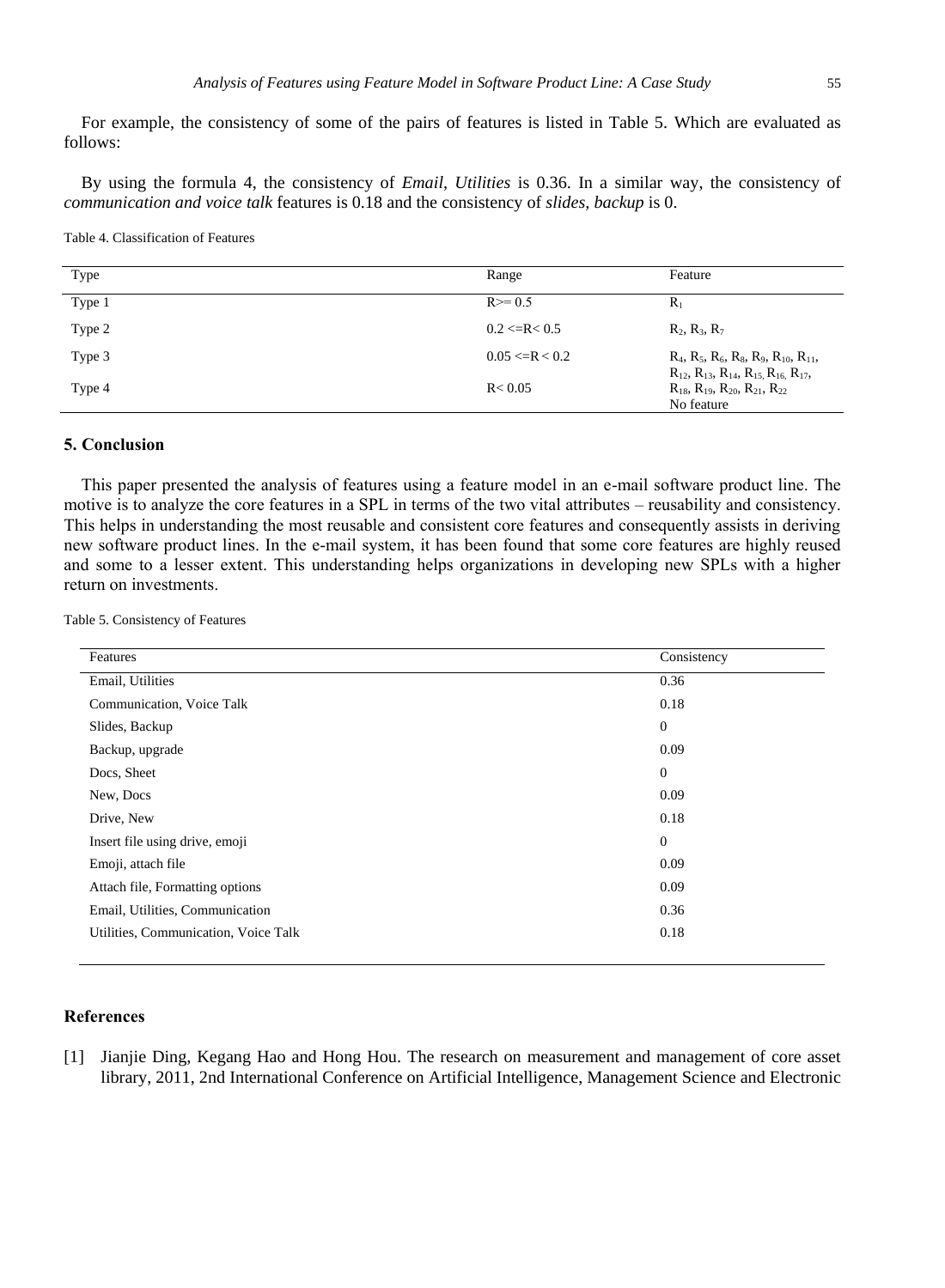Commerce (AIMSEC), Deng Leng, 2011, pp. 3542-3545.

- [2] Mari I, Yoshiaki F. Software Product Line Evolution Method Based on Kaizen Approach, SAC' 07, March 11-15, 2007.
- [3] D. jianjie, HaoKeGang, HouHong, GuoXiaoQun, Metric-based evolution analysis and evaluation of software core assets library, IEEE 2009, page no. 799-803.
- [4] M Harman, Y Jia, J Krinke, WB Langdon, J Petke & Y. Zhang. Search based software engineering for software product line engineering: a survey and directions for future work Proceedings of the 18th International Software Product. 2014
- [5] Lukas Linsbauer, Roberto Erick Lopez-Herrejon, Alexander Egyed. Feature model synthesis with Genetic Algorithm, Search-Based Software Engineering: 6th International Symposium, SSBSE 2014, Fortaleza, Brazil, August 26-29, 2014, page no 153-167.
- [6] X. Zhang, L. Zheng and Y. Lu. The Exploration of the Core Asset Library in the Software Product Line, 2011 Eighth International Conference on Information Technology: New Generations, Las Vegas, NV, 2011, pp. 1082-1083.
- [7] Mikyeong Moon and Keunhyuk Yeom. An approach to developing core assets in product line, 11th Asia-Pacific Software Engineering Conference, 2004, pp. 586-588.
- [8] C. Frangois, C. Roger. A Product Line engineering practices model, Science of Computer Programming, vol. 57, pp. 73, 2005.
- [9] Moon, Mikyeong and Yeom, Keunhyuk. An Approach to Develop Requirement as a Core Asset in Product Line, Software Reuse: Methods, Techniques, and Tools: 8th International Conference, ICSR 2004, Madrid, Spain, July 5-9, 2004. Proceedings, 2004, pp 23-34.
- [10] Joaquin Peña, Michael G. Hinchey, Manuel Resinas, Roy Sterritt, James L. Rash. Designing and managing evolving systems using a MAS product line approach, Science of Computer Programming, Volume 66, Issue 1, 15 April 2007, pp 71-86.
- [11] Diana L. Webbera, Hassan Gomaab. Modeling variability in software product lines with the variation point model, ELSEVIER, April 2003.
- [12] Felix Bachmann, Paul C. Clements. Variability in Software Product Lines, Software Engineering Institute, September 2005.
- [13] P. Clements, L. Northrop, Software Product Lines Practice and Patterns, Addison-Wesley, 2002
- [14] Matthias Galster, Danny Weyns, Dan Tofan, Bartosz Michalik, and Paris Avgeriou, Variability in Software Systems— A Systematic Literature Review, IEEE TRANSACTIONS ON SOFTWARE ENGINEERING, VOL. 40, NO. 3, MARCH 2014, pp 282- 306.
- [15] Jianmei Guo, Jules White, Guangxin Wang, Jian Li, Yinglin Wang. A genetic algorithm for optimized feature selection with resource constraints in software product lines, Journal of Systems and Software, Volume 84, Issue 12, December 2011, page no. 2208-2221.
- [16] Brownsword, Lisa; & Clements, Paul. A Case Study in Successful Product Line Development. Software Engineering Institute, Carnegie Mellon University. 1996.
- [17] Clements, Paul a Framework for Software Product Line Practice SEI Technical Report, 1992.
- [18] Joachim Bayer, Dirk Muthig, and Brigitte Goepfert. The Library Systems Product Line: A KobrA Case Study. Technical Report IESE-Report No. 024.01/E, Fraunhofer Institute for Experimental Software Engineering (IESE), November 2001.
- [19] Michel Coriat, Frederic Waeber, Product line process framework: The Wheels Process.
- [20] Seung-hyun Heo and Eun Man Choi. Representation of Variability in Software Product Line Using Aspect-Oriented Programming Fourth International Conference on Software Engineering Research, Management and Applications (SERA'06), Seattle, WA, 2006, page no. 66-73.
- [21] H. B. G. Ribeiro *et al*. An Assessment on Technologies for Implementing Core Assets in Service-Oriented Product Lines, 2010 Fourth Brazilian Symposium on Software Components, Architectures and Reuse, Bahia, 2010, pp. 90-99.
- [22] D. K. Sharma, Hitesh and V. Rao, Configurable Business Process Modeling Notation, 2014 IEEE